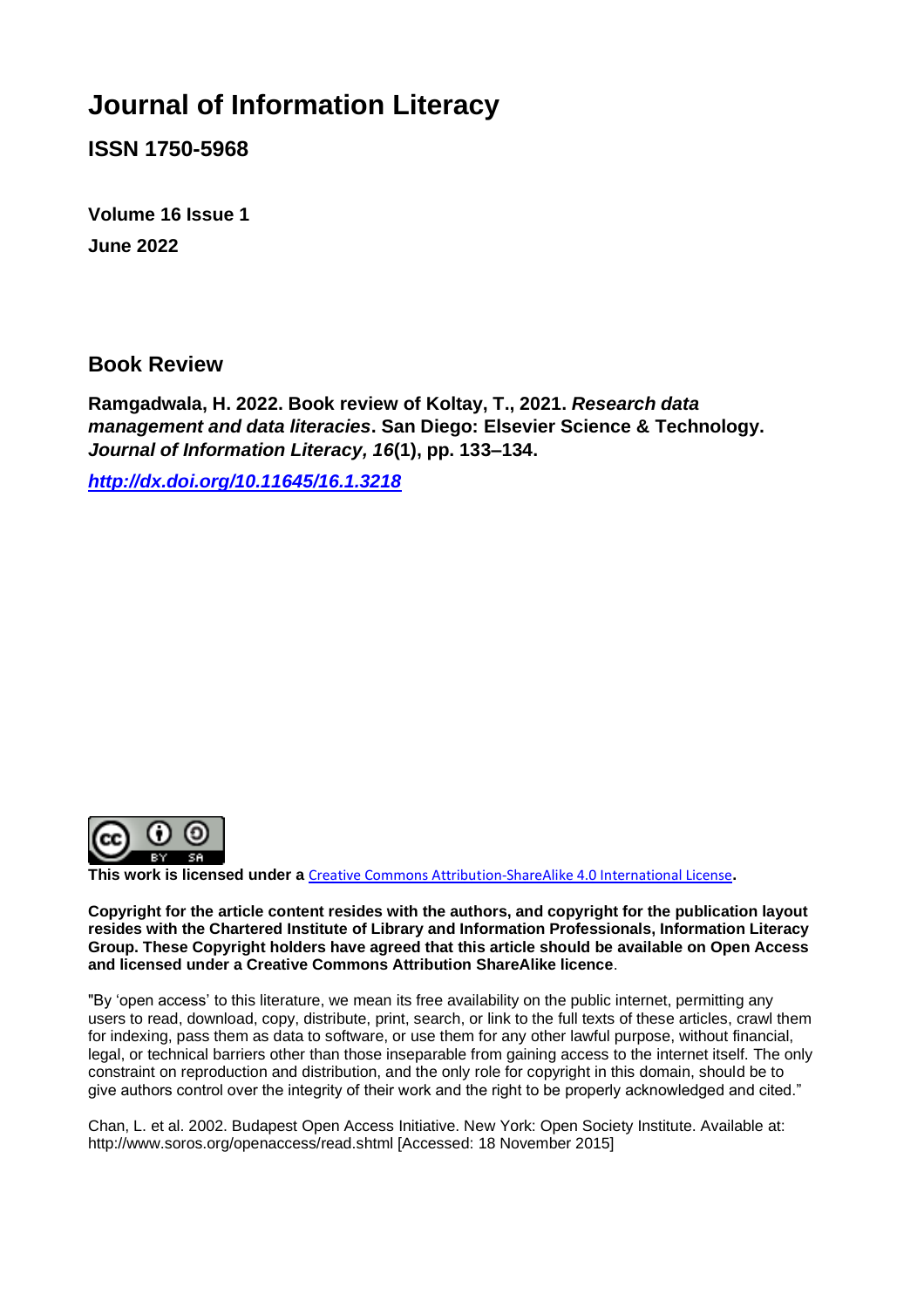## **Book review of Koltay, T., 2021.** *Research data management and data literacies***. San Diego: Elsevier Science & Technology. 2021. 196pp. 9780128244753. £45.71. Pbk.**

**Hozefa Ramgadwala, MLIS student, UCL. Educator & Academic Liaison Librarian, Aljamea-tus-Saifiyah. Email: [Huzaifa.ramghad@jameasaifiyah.edu.](mailto:Huzaifa.ramghad@jameasaifiyah.edu) ORCID: [0000-0003-3343-1002.](https://orcid.org/0000-0003-3343-1002) Twitter: [@HRamgadwala.](https://twitter.com/HRamgadwala)**

In this book the author provides a fresh perspective for managing research data by relating it with data literacies (in the plural), acknowledging the fact that multiple literacies are involved in managing data, while still keeping the focus on information literacy (IL): he considers this monograph an extension on his previous book *Research 2.0 and the future of information literacies*. This book will be of special interest to researchers and students in higher education (HE) and it targets information professionals, particularly academic librarians, who are aiming to support researchers and HE students. In the introduction the author emphatically focuses on the necessity of data literate students and professionals for the management of research data and emphasizes without them research data management (RDM) cannot be successful, or at least may prove ineffective (p. x).

The book could be divided into four sections: 'chapters discussing data and information' (Chs. 1 & 2), 'discussion about the most essential ingredient — quality of the data' (Ch. 3), 'Research Data Management' (Ch. 4), and 'chapters explaining new literacies in the information ecosystem and the role of information professionals in it' (Chs. 5 & 6).

In the introduction the author outlines how data was previously only seen as a by-product of businesses and had little value as an asset, but that recently, due to data mining and machine learning, data has pervaded every sector of society (p. 1). The author then describes the importance and relevance of data sharing and reuse: he asserts that 'the commitment to making knowledge more easily accessible to others arguably goes back to the advent of scientific journals' (p. 21). He explains that free accessibility of research data, 'which was collected with great effort and in lengthy processes' (p. 21) will provide support and prove financially efficient for further research. He identifies another relevant factor: misinterpretation of data, which can be a byproduct of free research data. He also describes how coauthoring publications enhances their value (p. 37) and on the other hand how information overload (IO) can cause difficulties in managing research data (p. 38).

The author always provides both sides of the argument without being biased towards one perspective. For example, while discussing the terms 'data' and 'information', he explains the difference between them as well as how they are used interchangeably. Similarly, when professing the benefits of data sharing, he also discusses the pain points of data misinterpretation and misuse.

In the next section, the author discusses an essential issue regarding research — data quality. He also provides a few pointers for increasing the level of data quality, such as understanding researchers' problems, improving the peer-review process, and increasing incentives for open research (p. 52) and believes that the fate of data quality depends upon these three sets of data professionals: data managers, data librarians, and data scientists (p. 53). The author is keen on understanding one particular quality of data — 'trustworthiness'. He dedicates an entire section